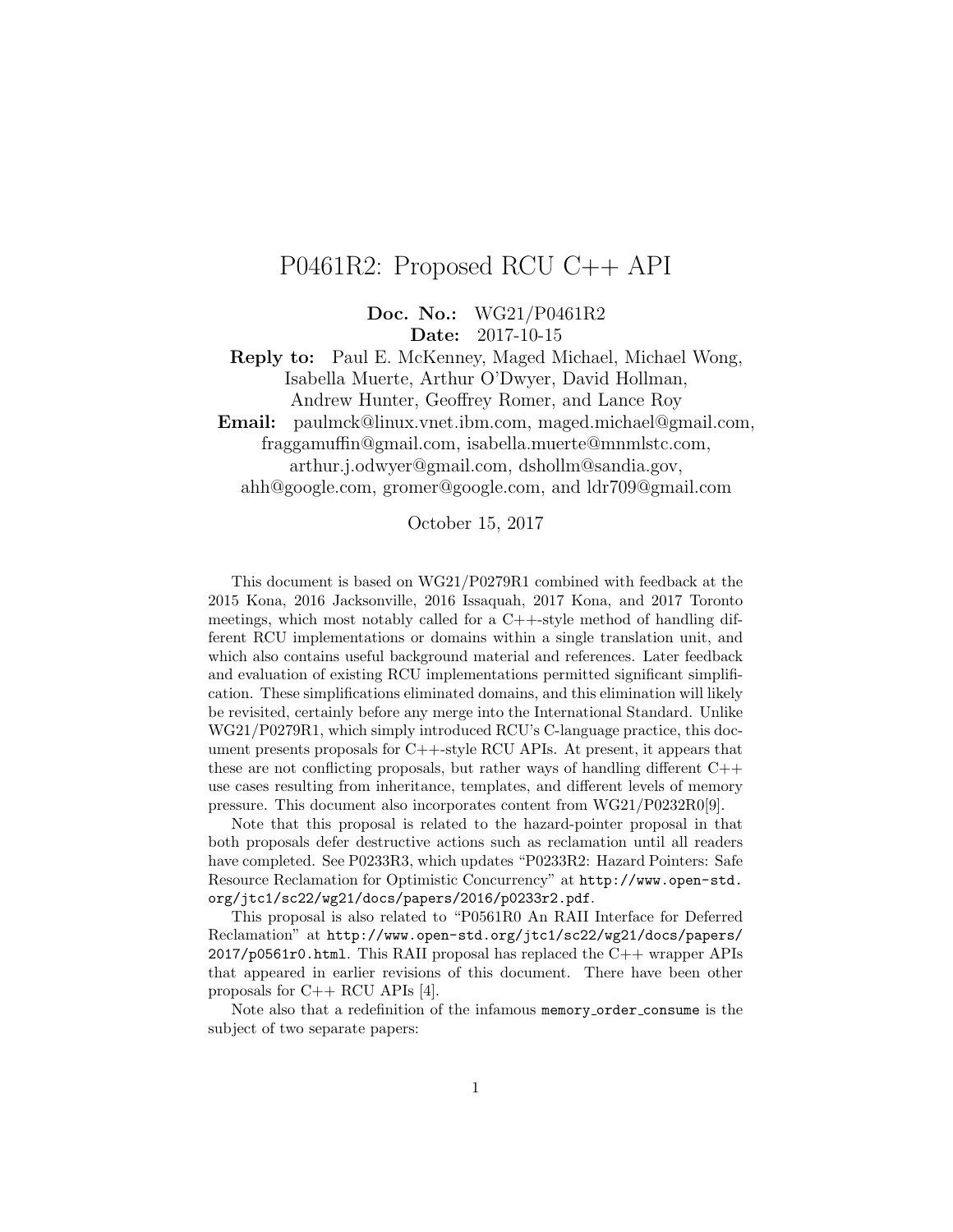- 1. P0190R3, which updates "P0190R2: Proposal for New memory order consume Definition", [http://www.open-std.org/jtc1/sc22/wg21/docs/](http://www.open-std.org/jtc1/sc22/wg21/docs/papers/2016/p0190r2.pdf) [papers/2016/p0190r2.pdf](http://www.open-std.org/jtc1/sc22/wg21/docs/papers/2016/p0190r2.pdf).
- 2. P0462R1, which updates "P0462R0: Marking memory order consume Dependency Chains", [http://www.open-std.org/jtc1/sc22/wg21/docs/](http://www.open-std.org/jtc1/sc22/wg21/docs/papers/2016/p0462r0.pdf) [papers/2016/p0462r0.pdf](http://www.open-std.org/jtc1/sc22/wg21/docs/papers/2016/p0462r0.pdf). Note however that P0462R1 is expected to be obsoleted by an alternative proposal by JF Bastien that has seen production use.

Draft wording for this proposal may be found in the new working paper "P0566R2: Proposed Wording for Concurrent Data Structures: Hazard Pointer and Read-Copy-Update (RCU)".

A detailed change log appears starting on page [17.](#page-16-2)

### 1 Introduction

This document proposes  $C++$  APIs for read-copy update (RCU). For more information on RCU, including RCU semantics, see WG21/P0462R0 ("Marking memory order consume Dependency Chains"), WG21/P0279R1 ("Read-Copy Update  $(RCU)$  for  $C++$ "),  $WG21/P0190R2$  ("Proposal for New memory order consume Definition"), WG21/P0098R1 ("Towards Implementation and Use of memory\_order\_consume"), and  $WG21/P0750R0$  $WG21/P0750R0$  $WG21/P0750R0$  ("Consume").<sup>1</sup>

Specifically, this document proposes rcu\_reader (Figure [2\)](#page-4-0), rcu\_obj\_base (Figure [3\)](#page-6-0), and several free functions (Figures [3](#page-6-0) and [4\)](#page-7-0).

Section [2](#page-1-1) presents the base (C-style) RCU API, Section [3](#page-4-1) presents a proposal for scoped RCU readers, Section [4](#page-4-2) presents proposals for handling of RCU callbacks, Section [6](#page-8-0) presents a table comparing reference counting, hazard pointers, and RCU, and finally Section [7](#page-8-1) presents a summary. This is followed by an informational-only appendix that shows some alternatives that were considered and rejected.

A fully functional implementation is available on github: [https://github.](https://github.com/paulmckrcu/RCUCPPbindings) [com/paulmckrcu/RCUCPPbindings](https://github.com/paulmckrcu/RCUCPPbindings). See the Test/paulmck directory: Other directories contain other alternatives that were considered and rejected, although the efforts of their respective authors are deeply appreciated. Their work was a critically important part of the learning process leading to the solution presented in this document.

## <span id="page-1-1"></span>2 Existing C-Language RCU API

Figure [1](#page-2-0) shows the existing C-language RCU API as provided by implementations such as userspace RCU [\[2,](#page-16-3) [6\]](#page-16-4). This API is provided for compatibility with existing C-language practice as well as to provide the highest performance for

<span id="page-1-0"></span><sup>1</sup> WG21/P0750R0 expands on WG21/P0462R0 and WG21/P0190R2.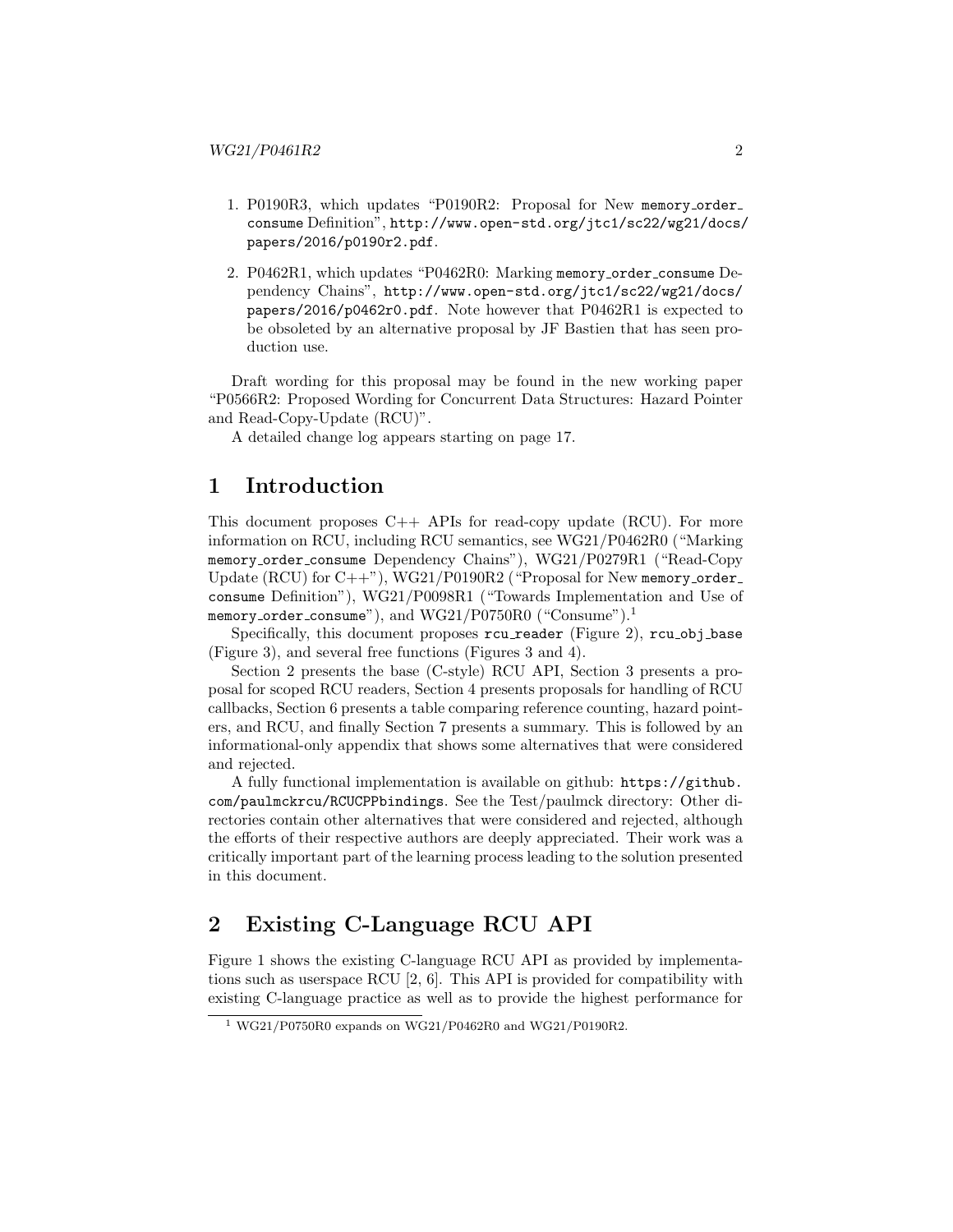```
1 void rcu read lock();
 2 void rcu_read_unlock();
3 void synchronize_rcu();
4 void call_rcu(struct rcu_head *rhp,<br>5 void (*chf)(struct rc
                  void (*cbf)(struct rcu head *rhp));
6 void rcu_barrier();
7 void rcu_register_thread();
8 void rcu_unregister_thread();
9 void rcu_quiescent_state();
10 void rcu_thread_offline();
11 void rcu_thread_online();
12 void defer_rcu(void (*fct)(void *p), void *p);
```
Figure 1: Existing C-Language RCU API

fast-path code. As we will see in Section [2.2,](#page-3-0) the C++ user will not need to be concerned with most of these API members.

### 2.1 Existing C-Language RCU API Detailed Description

Lines 1 and 2 show rcu read lock() and rcu read unlock(), which mark the beginning and the end, respectively, of an RCU read-side critical section. These primitives may be nested, and matching rcu read lock() and rcu read unlock() calls need not be in the same scope. (That said, it is good practice to place them in the same scope in cases where the entire critical section fits comfortably into one scope.)

Line 3 shows synchronize\_rcu(), which waits for any pre-existing RCU read-side critical sections to complete. The period of time that synchronize rcu() is required to wait is called a grace period. Note that a given call to synchronize  $rcu()$  is *not* required to wait for critical sections that start later.

Lines 4 and 5 show call\_rcu(), which, after a subsequent grace period elapses, causes the cbf (rhp)  $RCU$  callback function to be invoked. Thus, call\_ rcu() is the asynchronous counterpart to synchronize\_rcu(). In most cases, synchronize  $rcu()$  is easier to use, however, call  $rcu()$  has the benefit of moving the grace-period delay off of the updater's critical path. Use of call rcu() is thus critically important for good performance of update-heavy workloads, as has been demonstrated by implementation experience across a variety of environments [\[7\]](#page-16-5).

Note that although call  $rcu()$ 's callbacks are guaranteed not to be invoked too early, there is no guarantee that their execution won't be deferred for a considerable time. This can be a problem if a given program requires that all outstanding RCU callbacks be invoked before that program terminates. The rcu barrier() function shown on line 6 is intended for this situation. This function blocks until all callbacks corresponding to previous call  $rcu()$  invocations have been invoked and also until after those invocations have returned. Therefore, taking the following steps just before terminating a program will guarantee that all callbacks have completed:

1. Take whatever steps are required to ensure that there are no further in-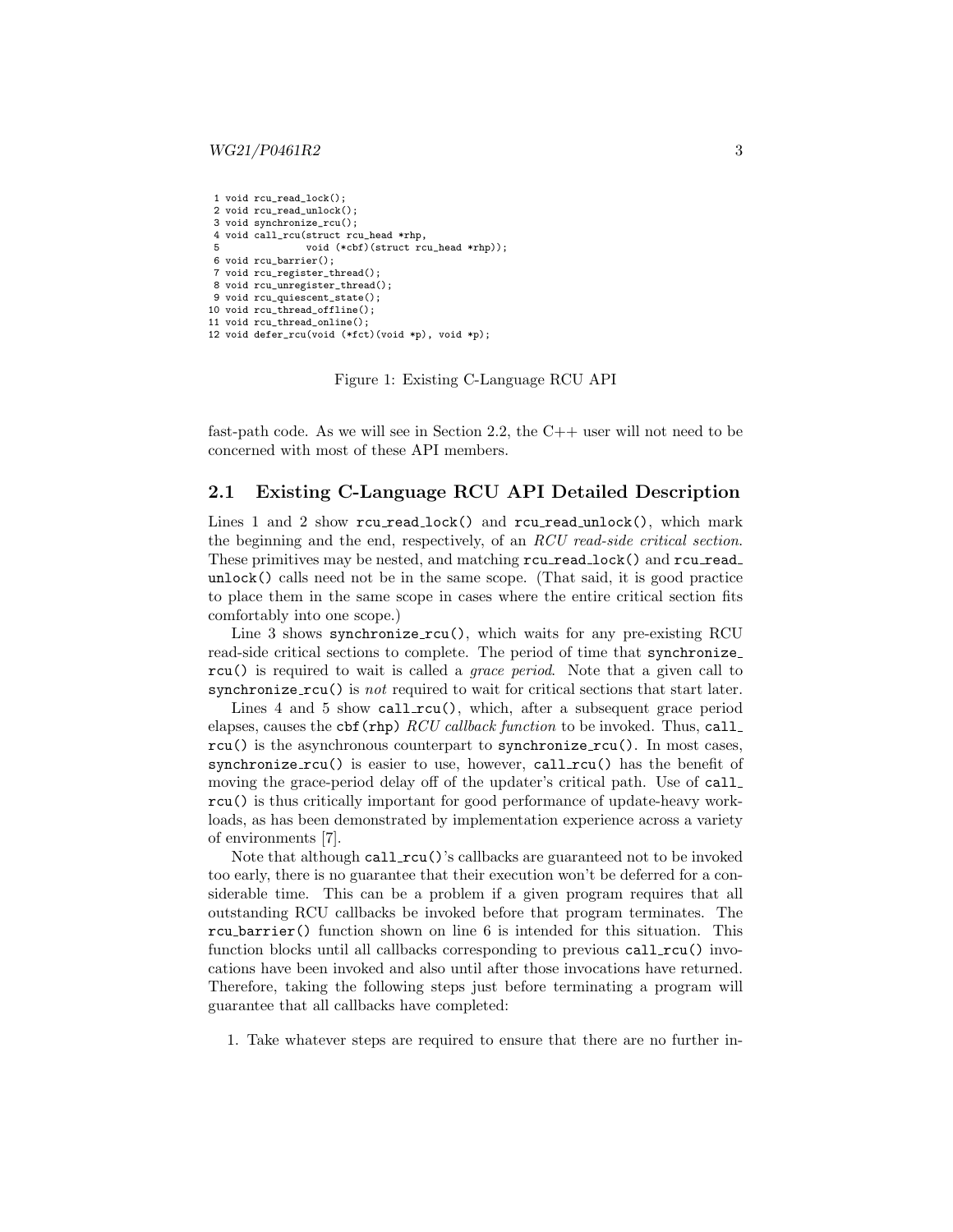vocations of call\_rcu().

2. Invoke rcu barrier().

Carrying out this procedure just prior to program termination can be very helpful for avoiding false positives when using tools such as valgrind.

Many RCU implementations require that every thread announce itself to RCU prior to entering the first RCU read-side critical section, and to announce its departure after exiting the last RCU read-side critical section. These tasks are carried out via the  $rcu\_register\_thread()$  and  $rcu\_unregister\_thread()$ , respectively.

The implementations of RCU that feature the most aggressive implementations of rcu read lock() and rcu read unlock() require that each thread periodically pass through a quiescent state, which is announced to RCU using rcu quiescent state(). A thread in a quiescent state is guaranteed not to be in an RCU read-side critical section. Threads can also announce entry into and exit from extended quiescent states, for example, before and after blocking system calls, using rcu thread offline() and rcu thread online().

Finally, defer rcu() can be thought of as a non-intrusive variant of call rcu() that maintains an array of references to memory awaiting callback invocation, as opposed to the traditional implementations of  $call_rcu()$ , which maintain references in a linked list.

### <span id="page-3-0"></span>2.2 Existing C-Language RCU API and C++

Because of recent advances in both userspace RCU and the Linux kernel's support for userspace RCU, C++ users will not need to be concerned with most of the C-language API members shown in Figure [1.](#page-2-0)

Both rcu read lock() and rcu read unlock() are encapsulated in a  $C++$ RAII class named rcu\_reader. The synchronize\_rcu() function is exposed via the  $std::synchronic\_rcu()$  free function, and the rcu barrier() free function is exposed via the std::rcu\_barrier() free function. The call\_rcu() function is exposed via the std::rcu\_obj\_base<T,D>::retire() member function, and a non-intrusive variant of  $call_rcu()$  is exposed via the  $std::rcu$ . retire() templated free function.

We expect that rcu\_register\_thread() and rcu\_unregister\_thread() will be buried into the thread-creation and thread-exit portions of the standard library.

Use of the sys\_membarrier() RCU implementation from the userspace RCU library allows rcu quiescent state(), rcu thread offline(), and rcu thread online() to be dispensed with.

Of course, implementation experience and use may result in changes to the C++ API as well as to the userspace RCU library. For example, the possibility of RCU domains is discussed in Appendix [A,](#page-11-0) and a few historical methods of handling retire are shown in Appendix [B.](#page-13-0)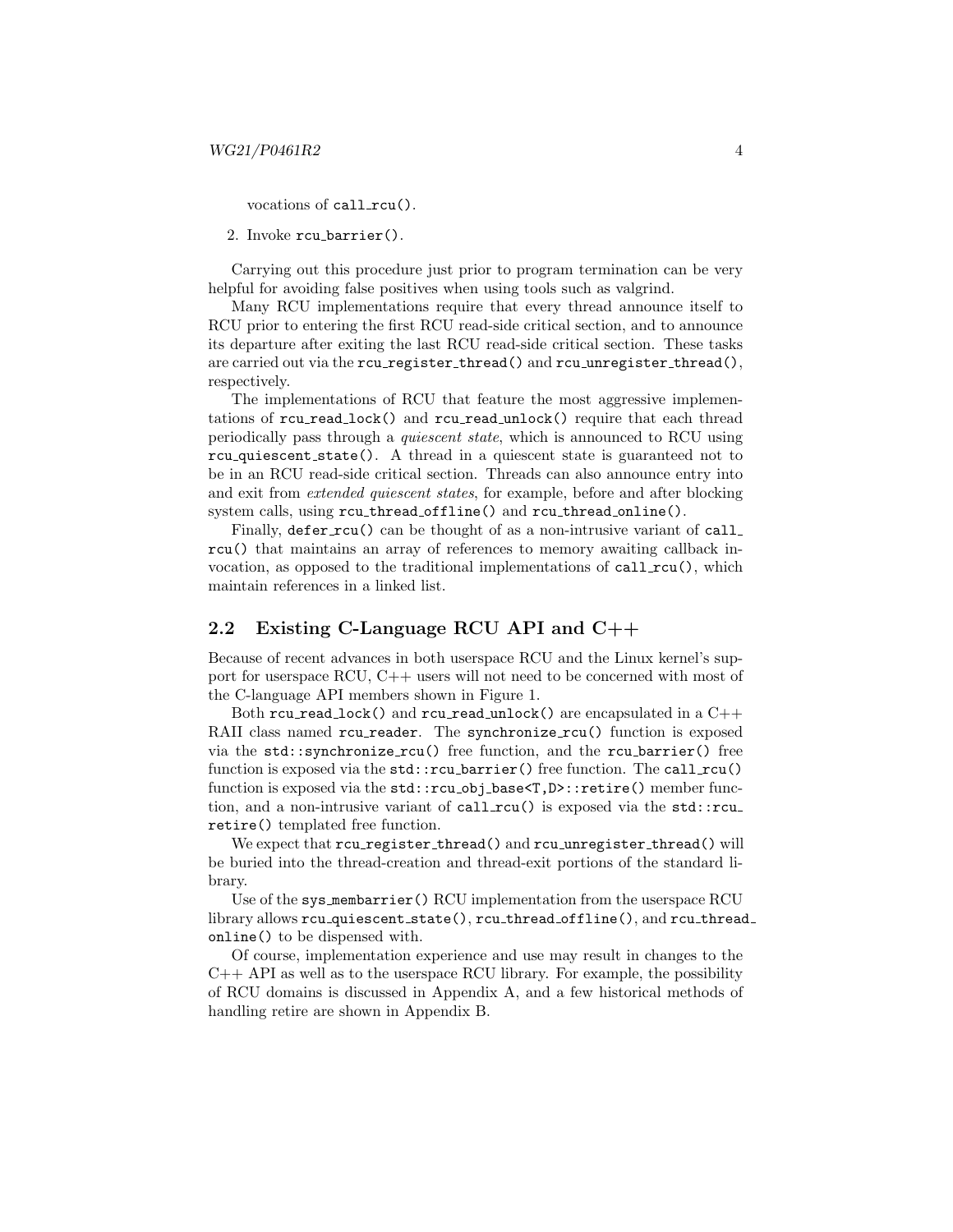#### $WG21/P0461R2$  5

```
1 class std::rcu_reader {<br>2 public:
2 public:<br>3   rcu rrcu reader() noexcept;
4 rcu_reader(std::defer_lock_t) noexcept;<br>5 rcu_reader(const_rcu_reader k) = delete
       rcu_reader(const_rcu_reader k) = delete;
6 rcu_reader(rcu_reader &&other) noexcept;
7 rcu_reader& operator=(const rcu_reader&) = delete;
8 rcu_reader& operator=(rcu_reader&& other) noexcept;
9 ~ ~ rcu_reader() noexcept:
10 void swap(rcu_reader& other) noexcept;
11 void lock() noexcept;
12 void unlock() noexcept;<br>13 }:
     \lambda:
```
Figure 2: RAII RCU Readers

### <span id="page-4-1"></span>3 RAII RCU Readers

The rcu reader class shown in Figure [2](#page-4-0) may be used for RAII RCU readside critical sections, and satisfies the requirements of BasicLockable. An argumentless constructor enters an RCU read-side critical section, a constructor with an argument of type defer lock t defers entering a critical section until a later call to a std::rcu\_reader::lock() member function, and a constructor taking another rcu reader instance transfers the RCU read-side critical section from that instance to the newly constructed instance. The assignment operator may be used to transfer an RCU read-side critical section from another rcu reader instance to an already-constructed instance.

This class is intended to be used in a manner similar to std::lock guard, so the destructor exits the RCU read-side critical section.

This implementation is movable but not copyable, which enables an RCU read-side critical section's scope to be arbitrarily extended across function boundaries via std::forward and std::move. The std::rcu\_reader::swap() member function swaps the roles of a pair of rcu reader instances in the expected manner. Finally, the std::rcu\_reader::lock() member function enters an RCU read-side critical section and the std::rcu\_reader::unlock() member function exits its critical section. Invoking  $std::rcu\_reader::lock()$  on an instance already corresponding to an RCU read-side critical section and invoking std::rcu reader::unlock() on an instance not corresponding to an RCU read-side critical section results in undefined behavior.

# <span id="page-4-2"></span>4 Retiring RCU-Protected Objects

The traditional C-language RCU callback uses address arithmetic to map from the rcu head structure to the enclosing struct, for example, via the container of () macro. Of course, this approach also works for  $C_{++}$ , but this section describes a more palatable approach that is quite similar to that proposed for hazard pointers. Other historical approaches may be found in Sections [B.1](#page-13-1) and [B.2.](#page-15-0)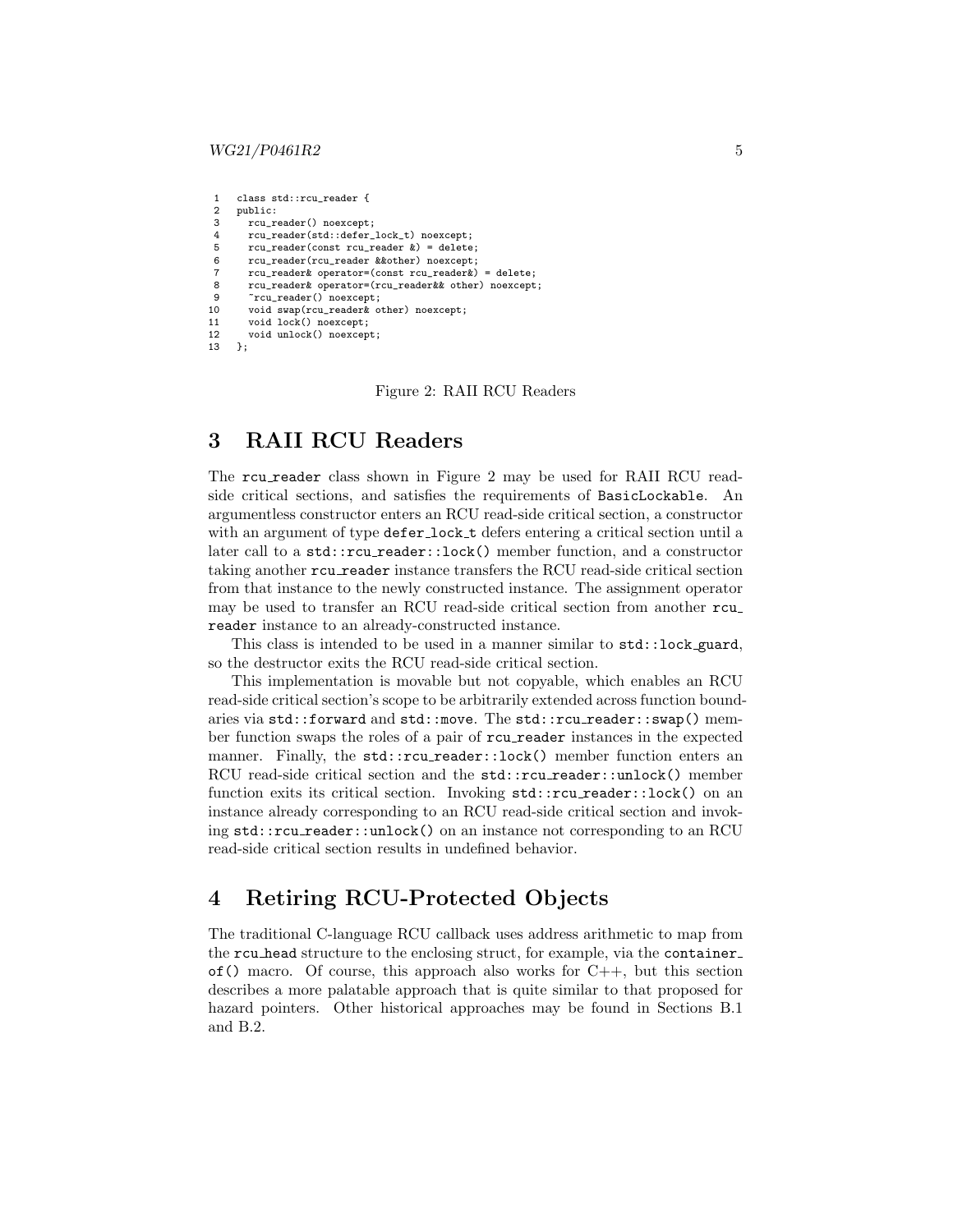### 4.1 Retiring: Implementation Experience

Known implementation experience either (1) links newly retired objects together or (2) references them from a set of vectors. Userspace RCU provides API members that do both: call  $rcu()$  links retired objects and defer  $rcu()$  references them from a vector.

The main advantage of the linking approach is that the retirement process can easily and efficiently ensure that no allocations occur on the retirement path, which is often part of the free path, thus avoiding out-of-memory deadlocks. Such deadlocks could otherwise occur if there was no memory available, and that lack of memory prevented retirement, and in turn preventing freeing.

However, many applications avoid out-of-memory deadlocks by overprovisioning memory. For these applications, there is little or no reason to avoid allocating memory during the process of retiring objects. Such applications might choose to occasionally allocate vectors to keep track of newly retired objects. And this choice brings additional benefits:

- 1. The greater cache locality of vectors has been shown to improve the efficiency of the retirement process [\[3\]](#page-16-6).
- 2. Removing the need to associate retirement-time objects with the RCUprotected object also removes any restrictions in type and inheritance. For but one example, the vector approach allows retiring an RCU-protected string instance.
- 3. If retirement is infrequent, but there is a very large number of RCUprotected objects in existence, the vector approach can offer a smaller memory footprint.

There are a number of ways to manage the vectors:

- 1. Fixed per-thread allocation, as is done for the defer rcu() interface in userspace RCU, with a synchronize rcu() invoked internally to defer rcu() when the vector fills. This performs quite well [\[3\]](#page-16-6), but is not appropriate in environments where it is necessary to retire objects from within RCU read-side critical sections.
- 2. Provide an initial set of per-thread vectors, allocating more as these vectors fill, and enqueuing them for reuse after their element's deleters have been invoked.
- 3. As above, but also using some mechanism to free vectors that are not being used.
- 4. Allocate the retirement vectors as needed during memory allocation, ensuring that there are enough slots to handle sudden retirement of all in-stances of all dynamically allocated objects.<sup>[2](#page-5-0)</sup> The amount of retirementpath allocation can of course be reduced by enqueuing them for reuse after

<span id="page-5-0"></span><sup>2</sup> Kudos to Lance Roy for pointing out this possibility.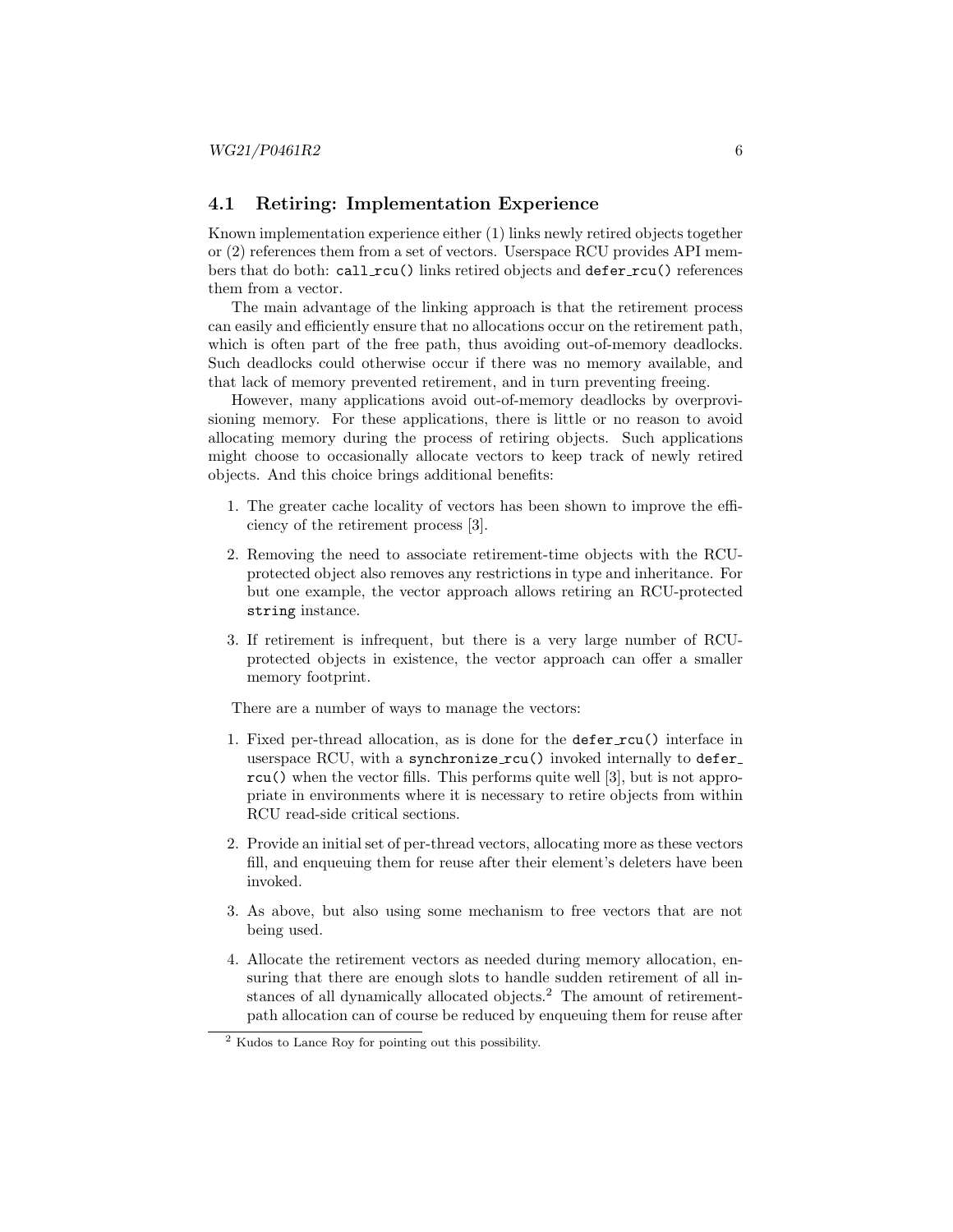```
1 template<typename T, typename D = std::default_delete<T>>
2 class std::rcu_obj_base {
3 public:
          void retire(D d = \{\}) noexcept;
5 };
6
7 template<typename T, typename D = std::default_delete<T>>
8 void std::rcu_retire(T *p, D d = {});
```
#### Figure 3: Retiring RCU-Protected Objects

their element's deleters have been invoked. However, please note that this approach assumes that retirement leads to freeing, and that there are some rare but important algorithms for which this is not the case,  $3$  with the Linux kernel's rcu sync mechanism perhaps being the most prominent. The key point is that RCU's function is waiting for readers, not necessarily reclaiming memory. Furthermore, C++ allows special-purpose memory allocators to be created easily, and it is not likely to be practical to require all of them to interact with RCU.

We expect further implementation experience to uncover additional strategies for tracking newly retired objects. In particular, we expect to see hybrid schemes that make use of per-object space via the retire() member function and that use vectors to track object passed to the rcu\_retire() free function.

### 4.2 Retiring: Proposed C++ APIs

Bowing to both types of implementation experience, we propose an API that lends itself to linking retired objects and an API that lends itself to referencing retired objects via vectors. Note that a vector-based retirement implementation can simply ignore any per-object storage, and a linked-list retirement implementation can simply allocate the required storage on each retire. Higher-quality implementations can of course provide further optimizations.

The rcu obj base class provides a retire() method that takes a deleter, as shown in Figure [3.](#page-6-0) This class contains any storage required by that deleter, so that the implementation of std::rcu\_obj\_base<T,D>::retire() never needs to allocate memory on the retire/free path. The deleter's operator() is invoked after a grace period. The deleter type defaults to std::default\_delete<T>, but one could also use a custom functor class with an operator() that carries out teardown actions before freeing the object, or a raw function pointer type such as  $\text{void}(\ast)(T\ast)$ . Given sufficient type erasure and reconstitution, the call rcu() C-language free function from the userspace RCU library can be used to implement retire().

We recommend avoiding deleter types such as  $\text{std}$ ::function<void(T\*)> (and also any other type requiring memory allocation) because allocating memory on the free path can result in out-of-memory deadlocks, but we nevertheless

<span id="page-6-1"></span><sup>&</sup>lt;sup>3</sup> Especially when using synchronize rcu() instead of call rcu()  $[12, 1, 5, 10, 8]$  $[12, 1, 5, 10, 8]$  $[12, 1, 5, 10, 8]$  $[12, 1, 5, 10, 8]$  $[12, 1, 5, 10, 8]$ .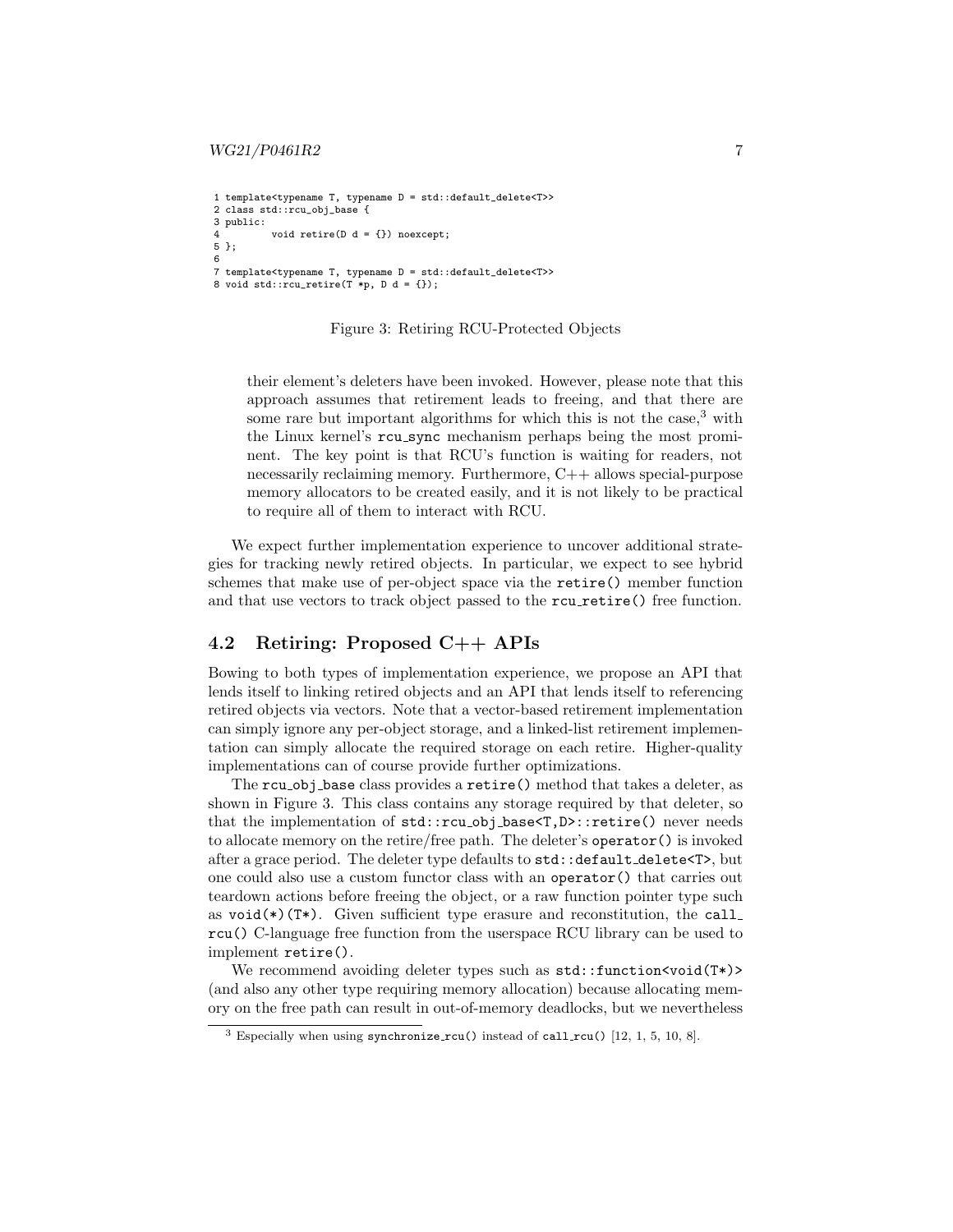#### $WG21/P0461R2$  8

<span id="page-7-0"></span>1 void synchronize\_rcu() noexcept;

2 void rcu\_barrier() noexcept;

#### Figure 4: RCU Updaters

recognize that  $C++$  applications that assume ample memory might use such deleters for convenience. However, such users are better served by the std::rcu\_ retire() templated free function shown on lines 7-8 of Figure [3.](#page-6-0) Although this function can allocate on the retire/free path, high-quality implementations will take steps to ensure that such allocation is very rare, for example, by preallocating sufficient storage to avoid such allocation in the common case. Simple implementations can instead provide a trivial  $std::rcu\_retire()$  function that is a thin wrapper around std::rcu\_obj\_base::retire().

Implementation experience has shown that high-quality implementations of std::rcu retire() can achieve better cache locality than can high-quality implementations of std::rcu obj base::retire(), which results in better perfor-mance and scalability.<sup>[4](#page-7-1)</sup> Users wishing the best performance and scalability will therefore tend to prefer std::rcu\_retire() over std::rcu\_obj\_base::retire().

Finally, std::rcu\_retire() is non-intrusive. This means that (for example) an object of type std::string can be passed to std::rcu\_retire(). In contrast,  $std::rcu_obj\_base::retire()$  can only be passed types related to std::rcu\_obj\_base.

### 5 RCU Updaters

RCU updaters can use the free functions shown in Figure [4.](#page-7-0) The <rcu> header provides a synchronize rcu() free function, which maps to the C-language synchronize\_rcu() function, which waits for all pre-existing RCU readers to complete. This header also provides the rcu barrier() free function, which maps to the C-language rcu barrier() function, which waits for all pending retire() and rcu\_retire() deleters to be invoked.

Implementation experience thus far indicates that both of these functions must scale well, but that it is OK for them to have significant latency. In fact, the significant latency helps reduce per-request overhead by allowing concurrent callers' requests to be satisfied by the same underlying operation. Use cases that might otherwise require synchronize rcu() to have lower latency should instead use one of the retire APIs, as these retire APIs impose extremely low latencies on their callers.

The rcu barrier() API is used when removing code or data structures that are used by the deleters passed to call\_rcu(). In such cases, it is necessary to wait for any outstanding deleters to complete before freeing any code or data that those deleters might make accesses to.

<span id="page-7-1"></span><sup>4</sup> Note that this implementation experience is not limited to Google [\[3\]](#page-16-6).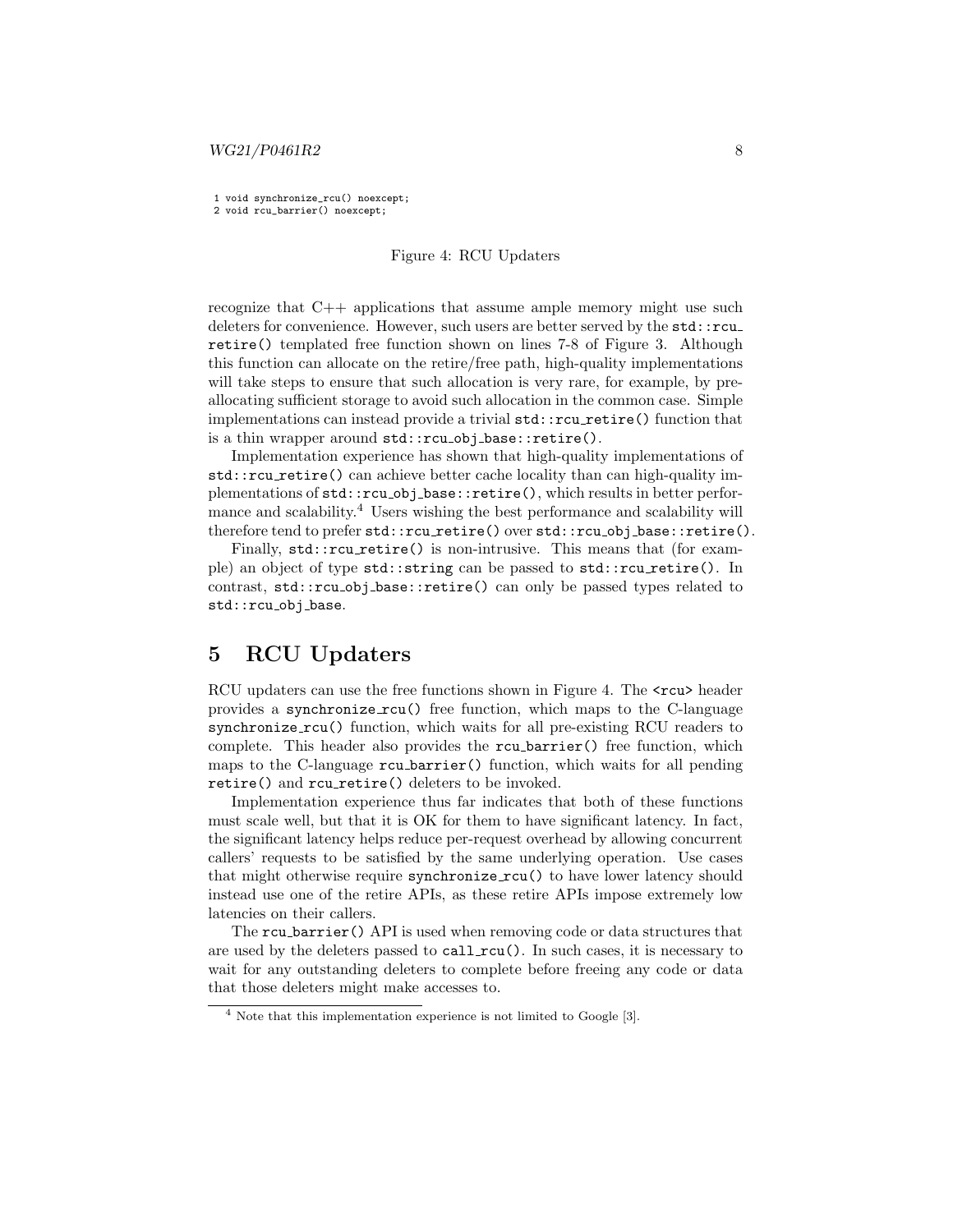### <span id="page-8-0"></span>6 Hazard Pointers and RCU: Which to Use?

Table [1](#page-9-0) provides a rough summary of the relative advantages of reference counting, RCU, and hazard pointers. Advantages are marked in bold with green background, or with a blue background for strong advantages.

Although reference counting has normally had quite limited capabilities and been quite tricky to apply for general linked data-structure traversal, given a double-pointer-width compare-and-swap instruction, it can work quite well, as shown in the "Reference Counting with DCAS" column.

As a rough rule of thumb, for best performance and scalability, you should use RCU for read-intensive workloads and hazard pointers for workloads that have significant update rates. As another rough rule of thumb, a significant update rate has updates as part of more than 10% of its operations. Reference counting with DCAS is well-suited for small systems and/or low read-side contention, and particularly on systems that have limited thread-local-storage capabilities. Both RCU and reference counting with DCAS allow unconditional reference acquisition.

Specialized workloads will have other considerations. For example, smallmemory multiprocessor systems might be best-served by hazard pointers, while the read-mostly data structures in real-time systems might be best-served by RCU.

The relationship between the Hazard Pointers proposal and this RCU proposal is as follows:

- 1. The hazptr obj base class is analogous to rcu obj base.
- 2. There is no RCU counterpart to hazptr domain, in part because RCU does not explicitly track read-side references to specific objects.
- 3. The private hazptr obj class is analogous to the pre-existing rcu head struct used in many RCU implementations. Because this class is an implementation detail, there is no need to have compatible names.
- 4. There is no RCU class analogous to hazptr rec because RCU does not track (or need to track) references to individual RCU-protected objects.
- 5. There is no hazard pointers counterpart to the rcu reader class. This is because hazard pointers does not have (or need) a counterpart to rcu read\_lock() and rcu\_read\_unlock().
- 6. There is no hazard pointers counterpart to the rcu retire() templated free function because no hazard-pointers user has expressed a need for it.

### <span id="page-8-1"></span>7 Summary

This paper demonstrates a way of creating  $C_{++}$  bindings for a C-language RCU implementation, which has been tested against the userspace RCU library.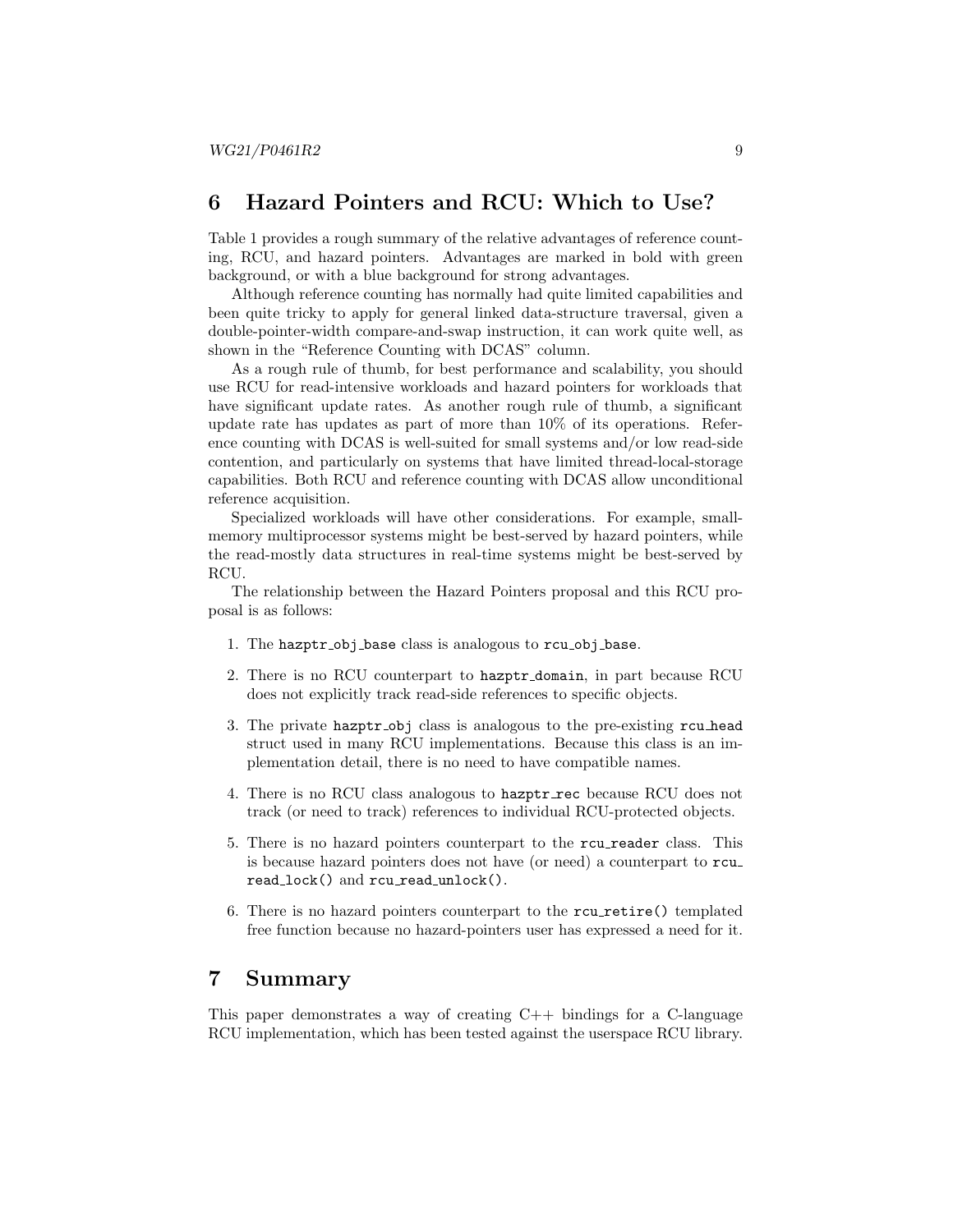|                             | Reference Counting     | Reference Counting<br>with DCAS                        | RCU                              | Hazard Pointers       |
|-----------------------------|------------------------|--------------------------------------------------------|----------------------------------|-----------------------|
| Unreclaimed objects         | <b>Bounded</b>         | Bounded                                                | Unbounded                        | Bounded               |
| Contention among<br>readers | Can be very high       | Can be very high                                       | No contention                    | No contention         |
| Traversal forward           | Either blocking or     | Lock free                                              | popu-<br>Bounded                 | Lock-free             |
| progress                    | lock-free with limited |                                                        | oblivious<br>lation              |                       |
|                             | reclamation            |                                                        | wait-free                        |                       |
| Reclamation forward         | Either blocking or     | Lock free                                              | Blocking                         | Bounded wait-free     |
| progress                    | lock-free with limited |                                                        |                                  |                       |
|                             | reclamation            |                                                        |                                  |                       |
| Traversal speed             | Atomic read-modify-    | Atomic read-modify-                                    | No or low over-                  | Store-load fence      |
|                             | write updates          | write updates                                          | head                             |                       |
| Reference acquisition       | Unconditional          | Unconditional                                          | Unconditional                    | Conditional           |
| Automatic                   | Yes                    | Yes                                                    | ž                                | ž                     |
| reclamation                 |                        |                                                        |                                  |                       |
| Purpose of domains          | N/A                    | N/A                                                    | $long\text{-}latency$<br>Isolate | Limit contention, re- |
|                             |                        |                                                        | readers                          | duce space bounds,    |
|                             |                        |                                                        |                                  | etc.                  |
|                             |                        |                                                        |                                  |                       |
|                             |                        | Table 1: Comparison of Deferred-Reclamation Mechanisms |                                  |                       |

| ı<br>Ï<br>j<br>ļ<br>I<br>í<br>ı<br>ı                |
|-----------------------------------------------------|
| ı<br>l<br>ı<br>¢<br>١<br>ı<br>$\overline{1}$        |
| I<br>I<br>١<br>Í                                    |
| ı                                                   |
| I<br>I<br>ı<br>j<br>ì<br>l<br>I                     |
| l<br>¢<br>١                                         |
| ı<br>Co. Co. Co.<br>ı<br>١<br>ı<br>ı<br>ı<br>ı<br>١ |
| Č<br>J                                              |
| ۱<br>١<br>I                                         |
| ı                                                   |
|                                                     |
|                                                     |

 $^\ast\,$  Does not include memory allocator, just the reclamation itself. \* Does not include memory allocator, just the reclamation itself.

# <span id="page-9-0"></span> $\label{eq:WG21} WG21/P0461R2 \qquad \qquad 10$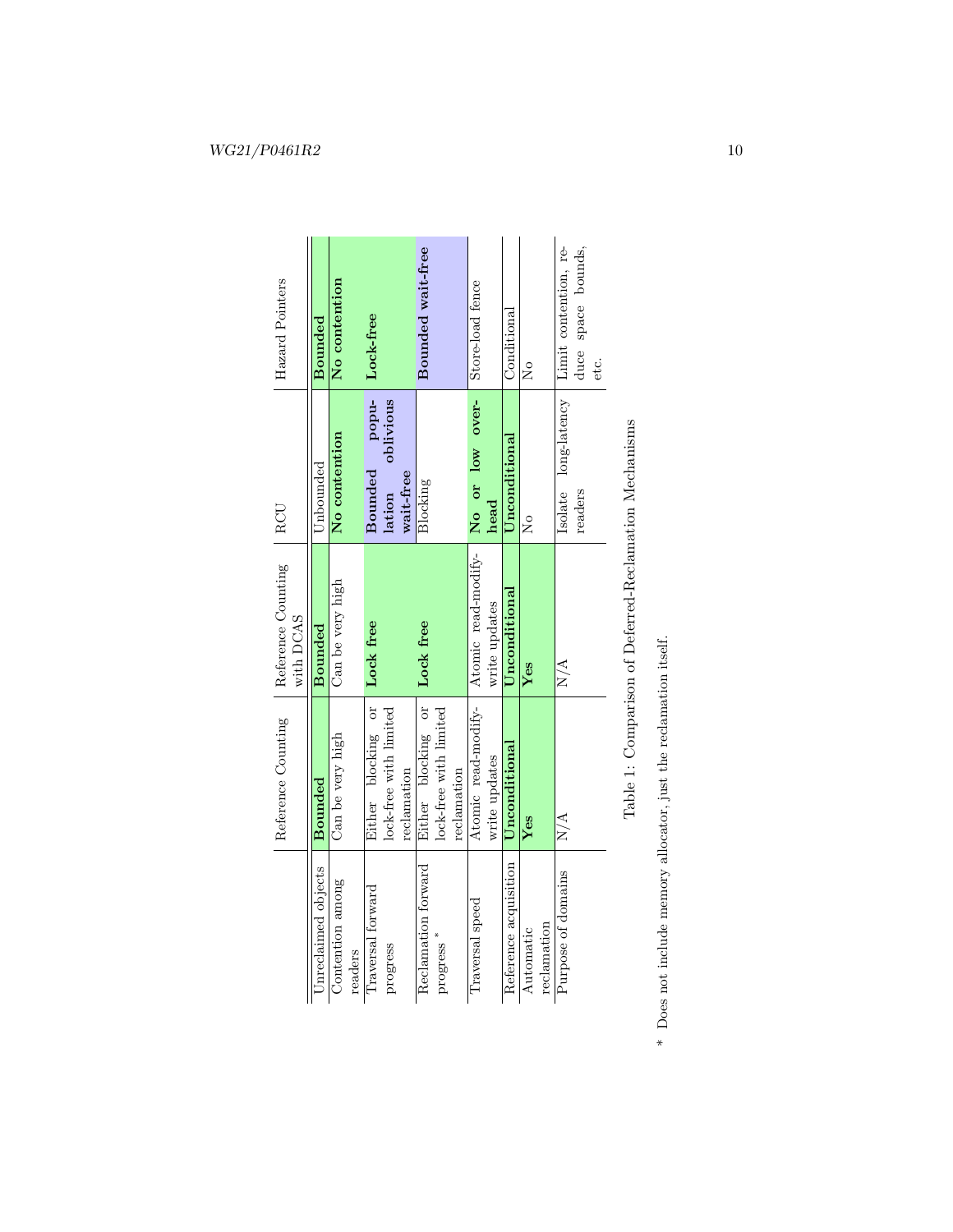Specifically, this document proposes  $rcu$ -reader (Figure [2\)](#page-4-0),  $rcu$ -obj-base (Figure [3\)](#page-6-0), and a few free functions (Figures [3](#page-6-0) and [4\)](#page-7-0). We believe that these bindings are also appropriate for the type-oblivious C++ RCU implementations that information-hiding considerations are likely to favor.

# Acknowledgments

We owe thanks to Pedro Ramalhete for his review and comments. We are grateful to Jim Wasko for his support of this effort.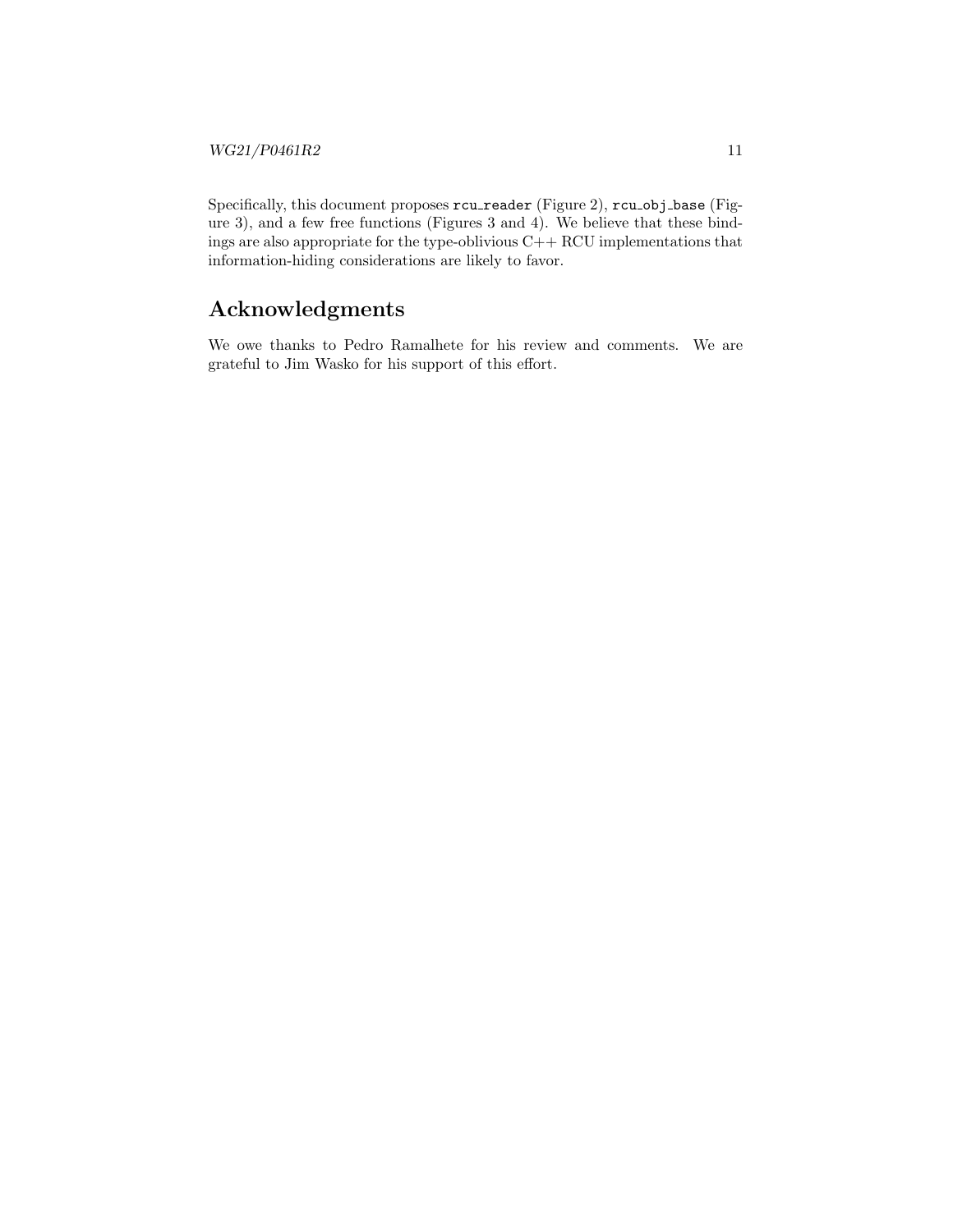This appendix contains historical proposals and directions. As such, it is strictly informational.

## <span id="page-11-0"></span>A RCU Domains

All the RCU implementations we are aware of started with a single domain, and many still support only one domain. Where domains were added, they were added for two reasons:

- 1. To allow alternative implementations with different design tradeoffs, for example, the "bottom half" variant of Linux-kernel RCU was added to allow Linux-kernel networking to better defend against network-based denial-of-service attacks.
- 2. In the case of Linux-kernel sleepable RCU (SRCU), to isolate different SRCU users from each other, so that one user having unusually long SRCU read-side critical sections would not delay the grace periods of other users.

It seems likely that the advent of a low-latency sys membarrier() system call will permit almost all userspace RCU use cases to be addressed with a single implementation, so the first reason seems unlikely to apply to Linux systems in the short term. Note that Windows has had similar functionality for some time, and sys membarrier() is quite simple, so can be easily added to other systems as needed. In the meantime, systems lacking sys membarrier() can use one of the several userspace-RCU algorithms not relying on it.

As to the second reason, SRCU did not appear until some years after RCU was first accepted into the Linux kernel, and it was many years before SRCU was used at all heavily. Even today, there are more than an order of magnitude more uses of RCU than of SRCU. Furthermore, many of the recent SRCU uses were motivated by the accidental fact that SRCU grace periods are shorter than nonexpedited RCU grace periods, and unlike expedited RCU grace periods, SRCU grace periods do not degrade real-time response.

In addition, initial uses of RCU in  $C++$  appear to be targeted towards performance rather than abstraction (as expected), and performance use cases tend to focus on short RCU read-side critical sections and low update rates, each of which make domains less useful. Initial uses of RCU in  $C_{++}$  also seem to be focused solely on memory reclamation, and this use case can tolerate longer grace periods than can the more esoteric non-reclamation RCU use cases, again making RCU domains less useful.

Finally, use of domains can reduce RCU's update-side efficiency. To see this, note that production-quality RCU implementations can serve many thousands of grace-period requests with a single grace period [\[11\]](#page-16-11), reducing the per-request grace-period overhead to nearly zero. Introducing domains increases the perrequest overhead because each domain needs its own grace-period computation. Therefore, introduction of domains is an expensive step that should not be taken without a strong and urgent need.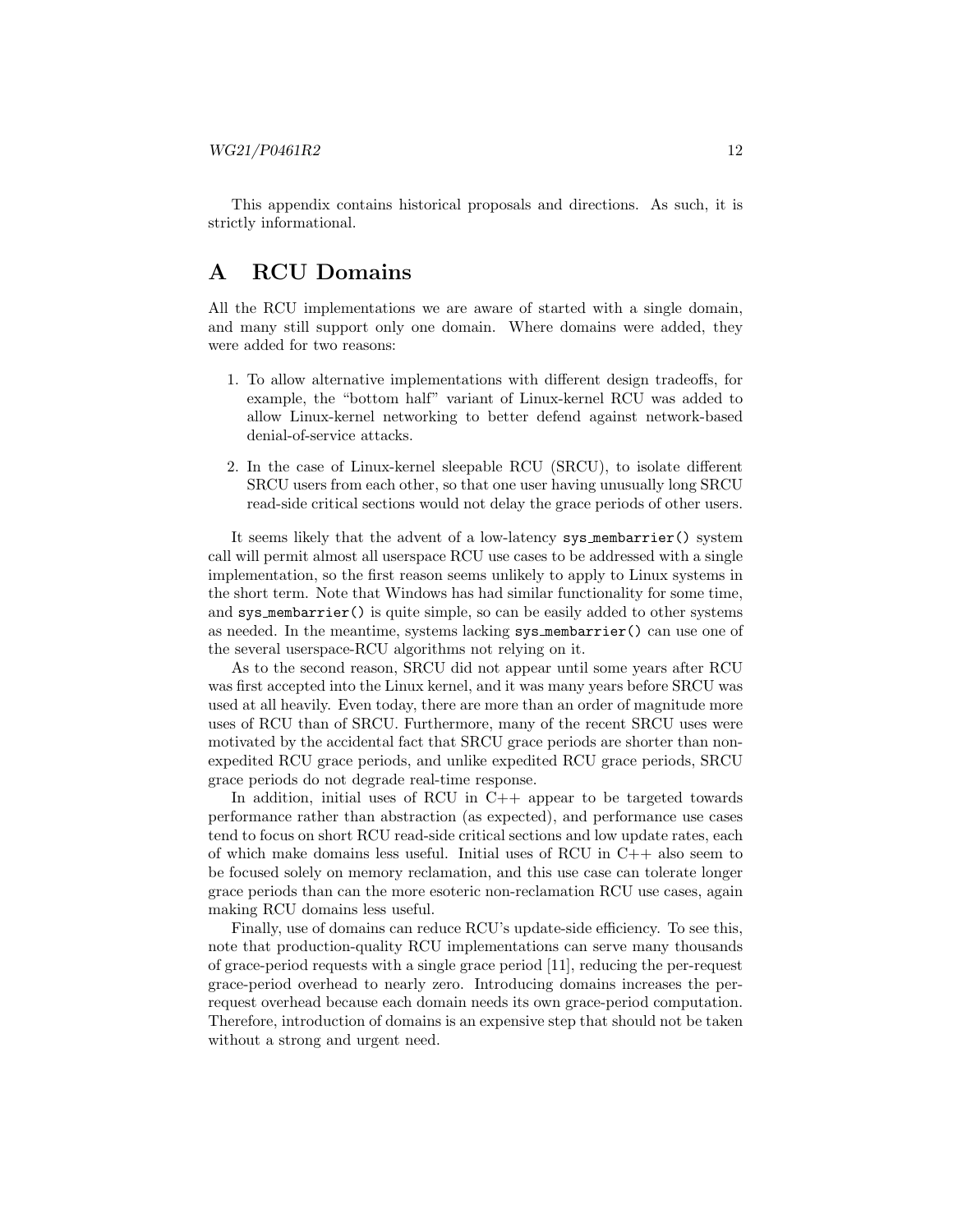In time, it is quite possible that a strong and urgent need for  $C++$  RCU domains will appear. However, we should start with a very simple non-domain API for the initial TS, and drive any proposals for the addition of domains from actual experience with both uses and implementations.

Nevertheless, the following sections describe some historical proposals for RCU C++ domains. These were illustrated using the multiple userspace-RCU implementations, but were also intended to address the potential need for isolation of one user's readers from other users' grace periods.

### A.1 Compile-Time Domain Selection

The quiescent-state based reclamation (QSBR) implementation is intended for standalone applications where the developers have full control over the entire application, and where extreme read-side performance and scalability is required. Applications use #include "urcu-qsbr.hpp" to select QSBR and -lurcu -lurcu-qsbr to link to it. These applications must use rcu register thread() and rcu unregister thread() to announce the coming and going of each thread that is to execute rcu read lock() and rcu read unlock(). They must also use rcu\_quiescent\_state(), rcu\_thread\_offline(), and rcu\_ thread online() to announce quiescent states to RCU.

The memory-barrier implementation is intended for applications that can announce threads (again using rcu register thread() and rcu unregister thread()), but for which announcing quiescent states is impractical. Such applications use #include "urcu-mb.hpp" and -lurcu-mb to select the memorybarrier implementation. Such applications will incur the overhead of a full memory barrier in each call to rcu\_read\_lock() and rcu\_read\_unlock().

The signal-based implementation represents a midpoint between the QSBR and memory-barrier implementations. Like the memory-barrier implementation, applications must announce threads, but need not announce quiescent states. On the one hand, readers are almost as fast as in the QSBR implementation, but on the other applications must give up a signal to RCU, by default SIGUSR1. Such applications use #include "urcu-signal.hpp" and -lurcu-signal to select signal-based RCU.

So-called "bullet-proof RCU" avoids the need to announce either threads or quiescent states, and is therefore the best choice for use by libraries that might well be linked with RCU-oblivious applications. The penalty is that  $rcu$ -read lock() incurs both a memory barrier and a test and rcu\_read\_unlock() incurs a memory barrier. Such applications or libraries use #include urcu-bp.hpp and -lurcu-bp.

#### A.2 Run-Time Domain Selection

Figure [5](#page-13-2) shows the abstract base class for runtime selection of RCU domains. Each domain creates a concrete subclass that implements its RCU APIs:

• Bullet-proof RCU: class rcu bp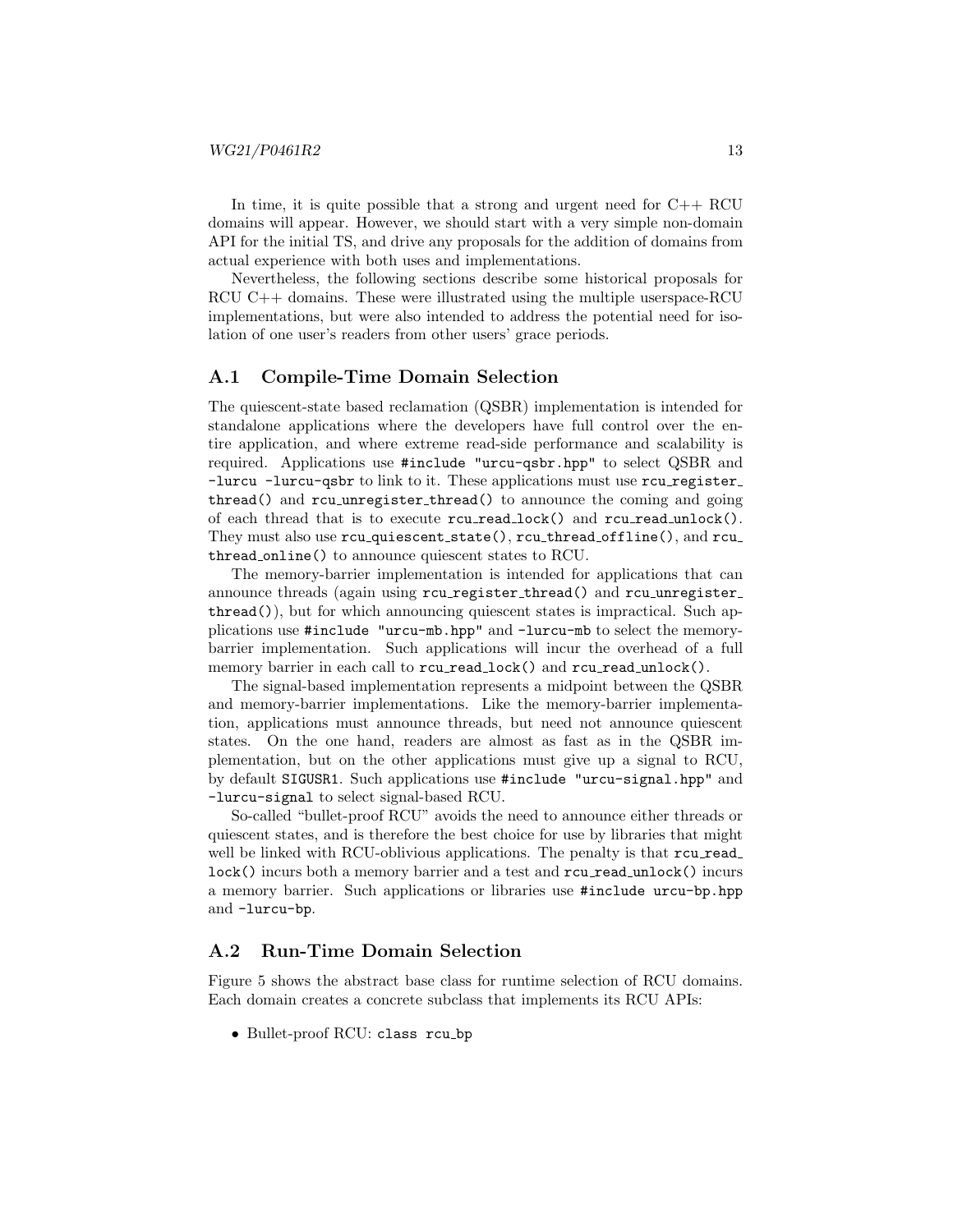#### $WG21/P0461R2$  14

```
1 class rcu_domain {
2 public: 3constexpr explicit rcu domain() noexcept \{\ \}:
4 rcu_domain(const rcu_domain&) = delete;
5 \text{ rcu\_domain}(\text{rcu\_domain} \& \text{)} = \text{delete};6 rcu_domain& operator=(const rcu_domain&) = delete;
7 rcu_domain& operator=(rcu_domain&&) = delete;
8 virtual void register_thread() = 0;
9 virtual void unregister_thread() = 0;
10 static constexpr bool register_thread_needed() { return true; }
11 virtual void quiescent_state() noexcept = 0;
12 virtual void thread_offline() noexcept = 0;<br>13 virtual void thread online() noexcept = 0;
     virtual void thread online() noexcept = 0:
14 static constexpr bool quiescent_state_needed() { return false; }
15 virtual void read_lock() noexcept = 0;<br>16 virtual void read unlock() noexcept =
     virtual void read_unlock() noexcept = 0;
17 virtual void synchronize() noexcept = 0;<br>18 virtual void retire(rcu_head *rhp, void
     virtual void retire(rcu_head *rhp, void (*cbf)(rcu_head *rhp)) = 0;
19 virtual void barrier() noexcept = 0;
20 };
```


- Memory-barrier RCU: class rcu mb
- QSBR RCU: class rcu qsbr
- Signal-based RCU: class rcu signal

Of course, additional implementations of RCU may be constructed by deriving from rcu domain and/or by implementing the API shown in Figure [1.](#page-2-0)

### <span id="page-13-0"></span>B Historical RCU-Protected Retirement Plans

This section lists alternative methods of retiring RCU-protected objects. These might prove helpful for some use cases, and can be implemented in terms of the intrusive approach described in Section [4.](#page-4-2)

#### <span id="page-13-1"></span>B.1 Pointer To Enclosing Class (Informational Only)

If complex inheritance networks make inheriting from an rcu head derived type impractical, one alternative is to maintain a pointer to the enclosing class as shown in Figure [6.](#page-14-0) This rcu head ptr class is included as a member of the RCU-protected class. The rcu head ptr class's pointer must be initialized, for example, in the RCU-protected class's constructor.

If the RCU-protected class is foo and the name of the rcu head ptr member function is rh, then  $f \circ \circ 1$ .rh.retire(my\_cb) would cause the function  $my\_cb()$ to be invoked after the end of a subsequent grace period. As with the previous classes, omitting the deleter results in the object being passed to delete and an rcu domain object may be specified.

Please note that this section is informational only: This approach is not being proposed for standardization.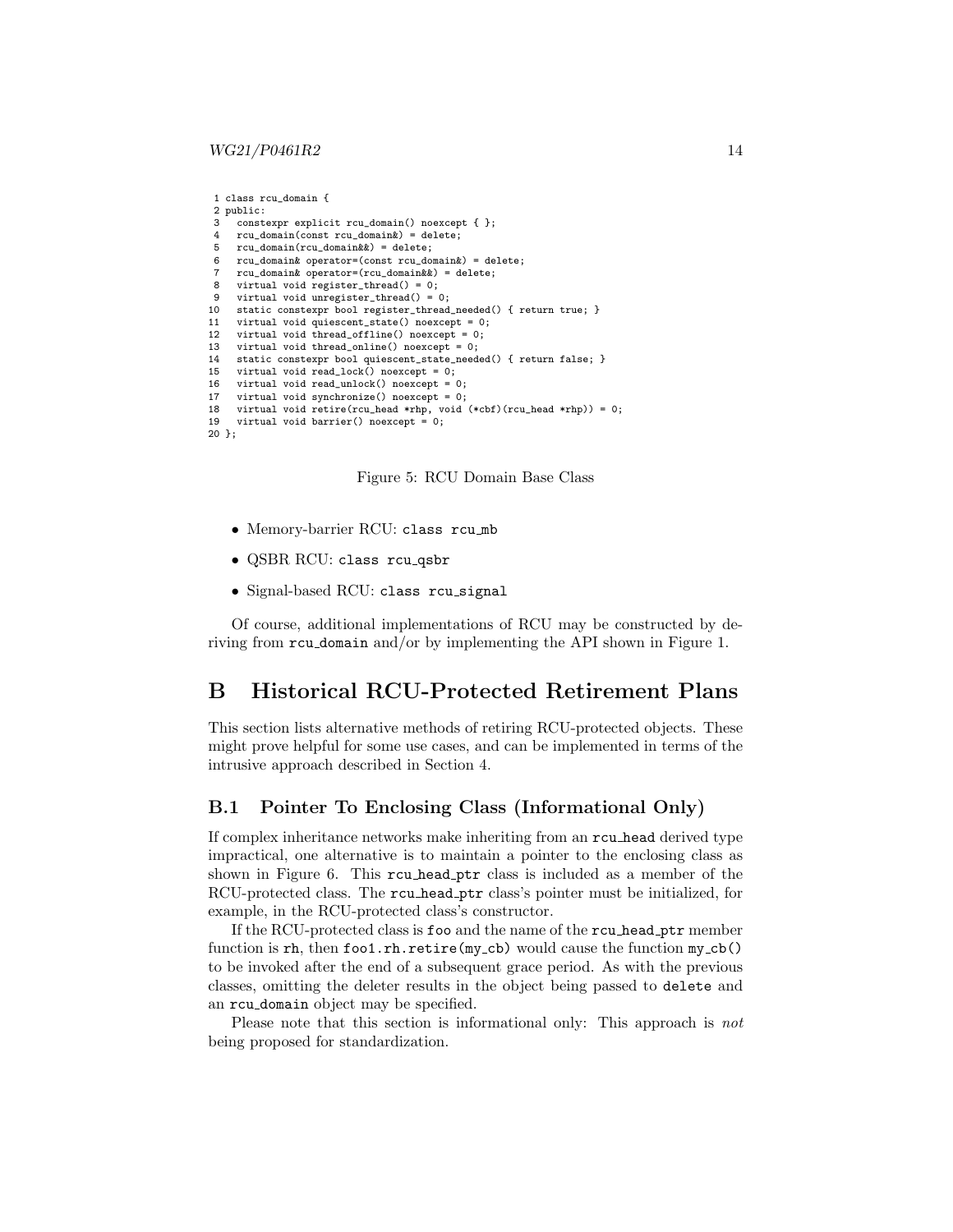```
1 template<typename T>
2 class rcu_head_ptr: public rcu_head {
 3 public:<br>4 rcu he
          4 rcu_head_ptr()
 5 {
 6 this->container_ptr = nullptr;<br>
7 \t}7 }
8<br>9
          9 rcu_head_ptr(T *containing_class)
\begin{matrix} 10 & & \texttt{\{} \\ 11 & & \end{matrix}this->container_ptr = containing_class;<br>}
12\,13
          static void trampoline(rcu_head *rhp)
\begin{matrix} 15 & \quad \{ \\ 16 & \quad \end{matrix}16 T *obj;<br>17 rcu_head
             17 rcu_head_ptr<T> *rhdp;
18
19 rhdp = static_cast<rcu_head_ptr<T> *>(rhp);<br>20 obj = rhdp->container_ptr;
20 obj = rhdp-> container\_ptr;<br>21 if (rhdp->callback_func)
21 if (rhdp->callback_func)<br>22 rhdp->callback_func(ob
22 rhdp->callback_func(obj);
23 else
          delete obj;<br>}
25 }
26
          void retire(void callback_func(T *obj) = nullptr) {
28 {
29 \qquad \qquad this \mbox{-} \label{eq:2} \begin{array}{ll} \mbox{this}\mbox{-} \mbox{callback\_func = callback\_func;} \\ \mbox{call\_rcu}(\mbox{static\_cast} \mbox{-} \mbox{rcu\_head } \mbox{*} \mbox{)} (\mbox{thi} \end{array}call_rcu(static_cast<rcu_head *>(this), trampoline);
3132
33 void retire(class rcu_domain &rd,<br>34 void callback_func(T *obj) = 1
          {\tt void \,\, calback\_func(T *obj) = nullptr)}35<br>36
36 this->callback_func = callback_func;<br>37 rd.retire(static_cast<rcu_head *>(th
37 rd.retire(static_cast<rcu_head *>(this), trampoline);<br>38 }
         38 }
39
40 private:<br>41 void (
41 void (*callback_func)(T *obj);<br>42 T *container_ptr;
42 T *container_ptr;<br>43 };
      43 };
```
Figure 6: RCU Callbacks: Pointer (Informational Only)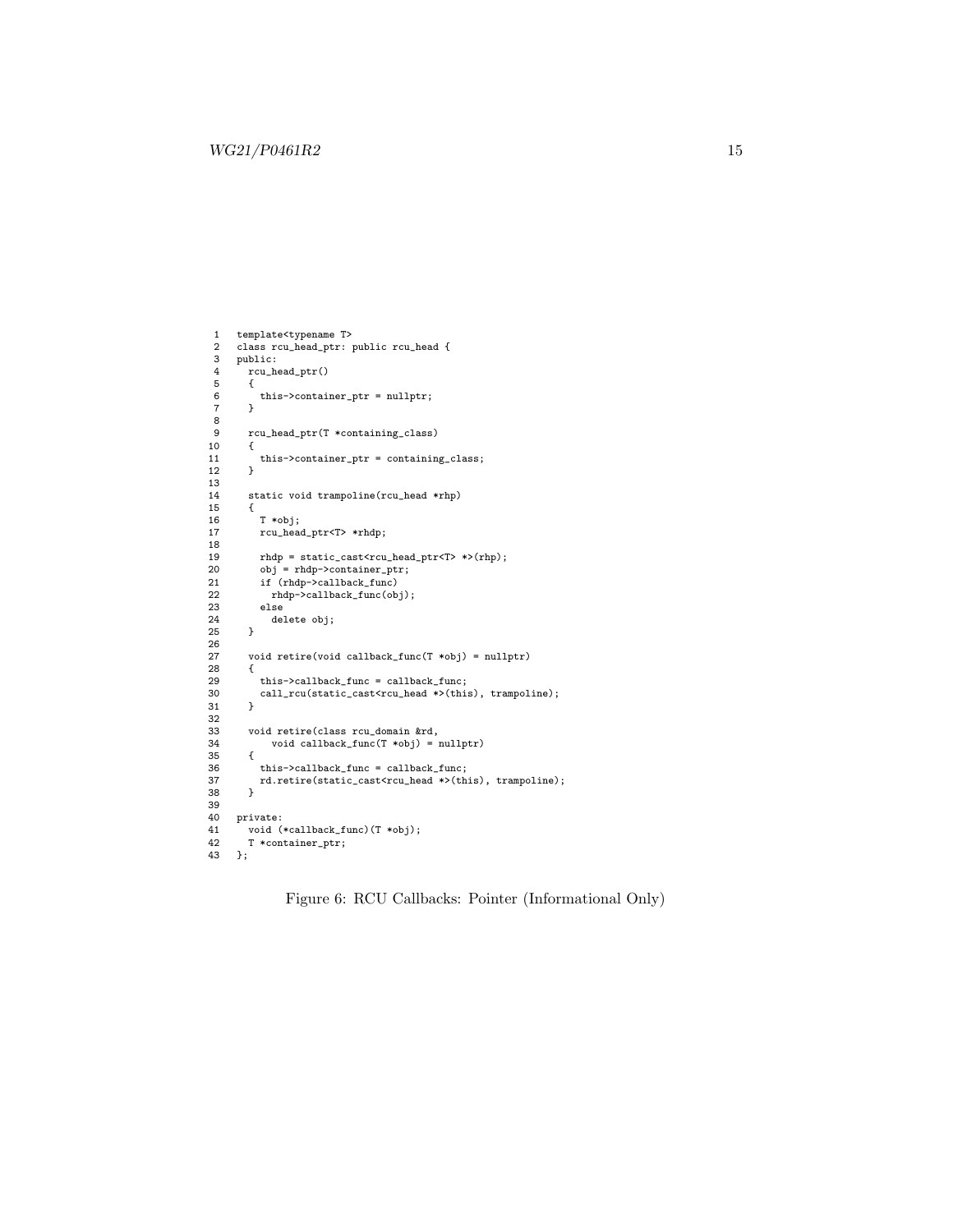```
1 template<typename T><br>2 class rcu_head_conta
 2 class rcu_head_container_of {<br>3 public:
 3 public:
 4 static void set_field(const struct rcu_head T::*rh_field)<br>5 {
 5 {
 6 T t;<br>
T \uparrow T \uparrow TT * p = \&t;8
         rh\_offset = ((char *)*(p->*rh\_field)) - (char *)p;10 }
\begin{array}{c} 11 \\ 12 \end{array}static T *enclosing_class(struct rcu_head *rhp)
\begin{array}{cc} 13 & \text{f} \\ 14 & \end{array}return (T *)((char *)rhp - rh_ofiset);15 }
16
      private:
18 static inline size_t rh_offset;<br>19 }:
      \mathcal{E}:
20
21 template<typename T><br>22 size t rcu head conta
      size_t rcu_head_container_of<T>::rh_offset;
```
Figure 7: RCU Callbacks: Address Arithmetic (Informational Only)

```
1 void my_cb(struct std::rcu_head *rhp)
2 {
3 struct foo *fp;
4
5 fp = std::rcu_head_container_of<struct foo>::enclosing_class(rhp);
6 std::cout << "Callback fp->a: " << fp->a << "\n";
7 }
```
Figure 8: RCU Callbacks: Address Arithmetic in Callback (Informational Only)

### <span id="page-15-0"></span>B.2 Address Arithmetic (Informational Only)

Figure [7](#page-15-2) shows an approach that can be used if memory is at a premium and the inheritance techniques cannot be used. The set field() method sets the offset of the rcu head container of member within the enclosing RCU-protected structure, and the enclosing class() member function applies that offset to translate a pointer to the rcu head container of member to the enclosing RCU-protected structure.

This address arithmetic must be carried out in the callback function, as shown in Figure [8.](#page-15-3)

Please note that this section is informational only: This approach is *not* being proposed for standardization.

## References

<span id="page-15-1"></span>[1] Bhat, S. S. percpu rwlock: Implement the core design of per-CPU readerwriter locks. <https://patchwork.kernel.org/patch/2157401/>, February 2014.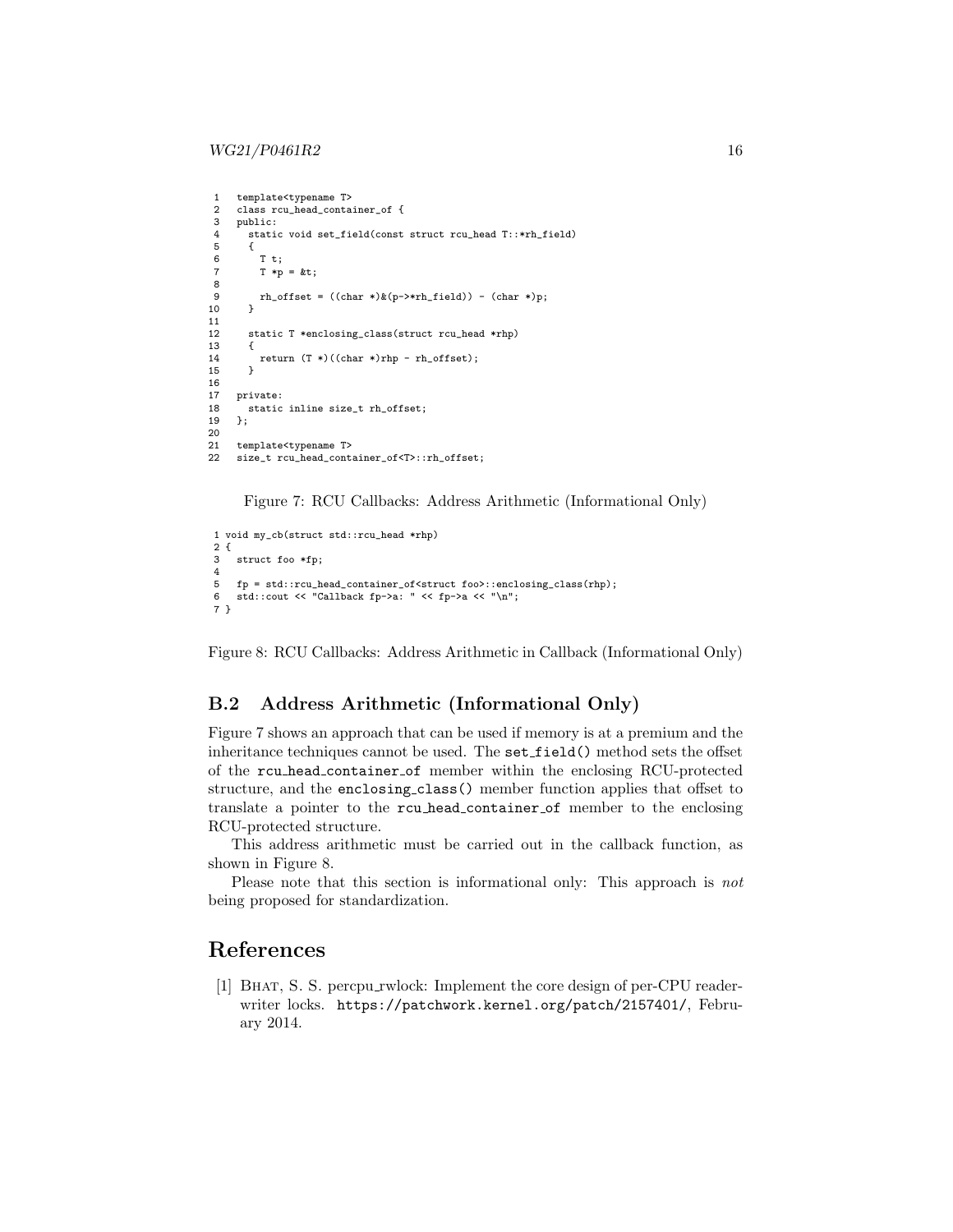- <span id="page-16-3"></span>[2] Desnoyers, M. [RFC git tree] userspace RCU (urcu) for Linux. [http:](http://liburcu.org) [//liburcu.org](http://liburcu.org), February 2009.
- <span id="page-16-6"></span>[3] Desnoyers, M., McKenney, P. E., Stern, A., Dagenais, M. R., and Walpole, J. User-level implementations of read-copy update. IEEE Transactions on Parallel and Distributed Systems 23 (2012), 375–382.
- <span id="page-16-1"></span>[4] Khiszinsky, M. Lock-free data structures. the inside. rcu. [https:](https://kukuruku.co/post/lock-free-data-structures-the-inside-rcu/) [//kukuruku.co/post/lock-free-data-structures-the-inside-rcu/](https://kukuruku.co/post/lock-free-data-structures-the-inside-rcu/), February 2015.
- <span id="page-16-8"></span>[5] Liu, R., Zhang, H., and Chen, H. Scalable read-mostly synchronization using passive reader-writer locks. In 2014 USENIX Annual Technical Conference (USENIX ATC 14) (Philadelphia, PA, June 2014), USENIX Association, pp. 219–230.
- <span id="page-16-4"></span>[6] McKenney, P. E., Desnoyers, M., and Jiangshan, L. User-space RCU. <https://lwn.net/Articles/573424/>, November 2013.
- <span id="page-16-5"></span>[7] McKenney, P. E., and Prasad, A. Recent read-mostly research in 2015. <http://lwn.net/Articles/667593/>, December 2015.
- <span id="page-16-10"></span>[8] McKenney, P. E., and Slingwine, J. D. Read-copy update: Using execution history to solve concurrency problems. In Parallel and Distributed Computing and Systems (Las Vegas, NV, October 1998), pp. 509–518.
- <span id="page-16-0"></span>[9] McKenney, P. E., Wong, M., and Michael, M. P0232r0: A concurrency toolkit for structured deferral or optimistic speculation. [http://www.open-std.org/jtc1/sc22/wg21/docs/papers/2016/](http://www.open-std.org/jtc1/sc22/wg21/docs/papers/2016/p0232r0.pdf) [p0232r0.pdf](http://www.open-std.org/jtc1/sc22/wg21/docs/papers/2016/p0232r0.pdf), February 2016.
- <span id="page-16-9"></span>[10] Ramalhete, P. Implementing a reader-writer lock using rcu. [http://concurrencyfreaks.blogspot.com/2015/10/](http://concurrencyfreaks.blogspot.com/2015/10/implementing-reader-writer-lock-using.html) [implementing-reader-writer-lock-using.html](http://concurrencyfreaks.blogspot.com/2015/10/implementing-reader-writer-lock-using.html), October 2015.
- <span id="page-16-11"></span>[11] Sarma, D., and McKenney, P. E. Making RCU safe for deep submillisecond response realtime applications. In Proceedings of the 2004 USENIX Annual Technical Conference (FREENIX Track) (June 2004), USENIX Association, pp. 182–191.
- <span id="page-16-7"></span>[12] Shenoy, G. R. [patch 4/5] lock cpu hotplug: Redesign - lightweight implementation of lock cpu hotplug. Available: [http://lkml.org/lkml/2006/](http://lkml.org/lkml/2006/10/26/73) [10/26/73](http://lkml.org/lkml/2006/10/26/73) [Viewed January 26, 2009], October 2006.

# <span id="page-16-2"></span>Change Log

This paper first appeared as P0461R0 in October of 2016. Revisions to this document are as follows: